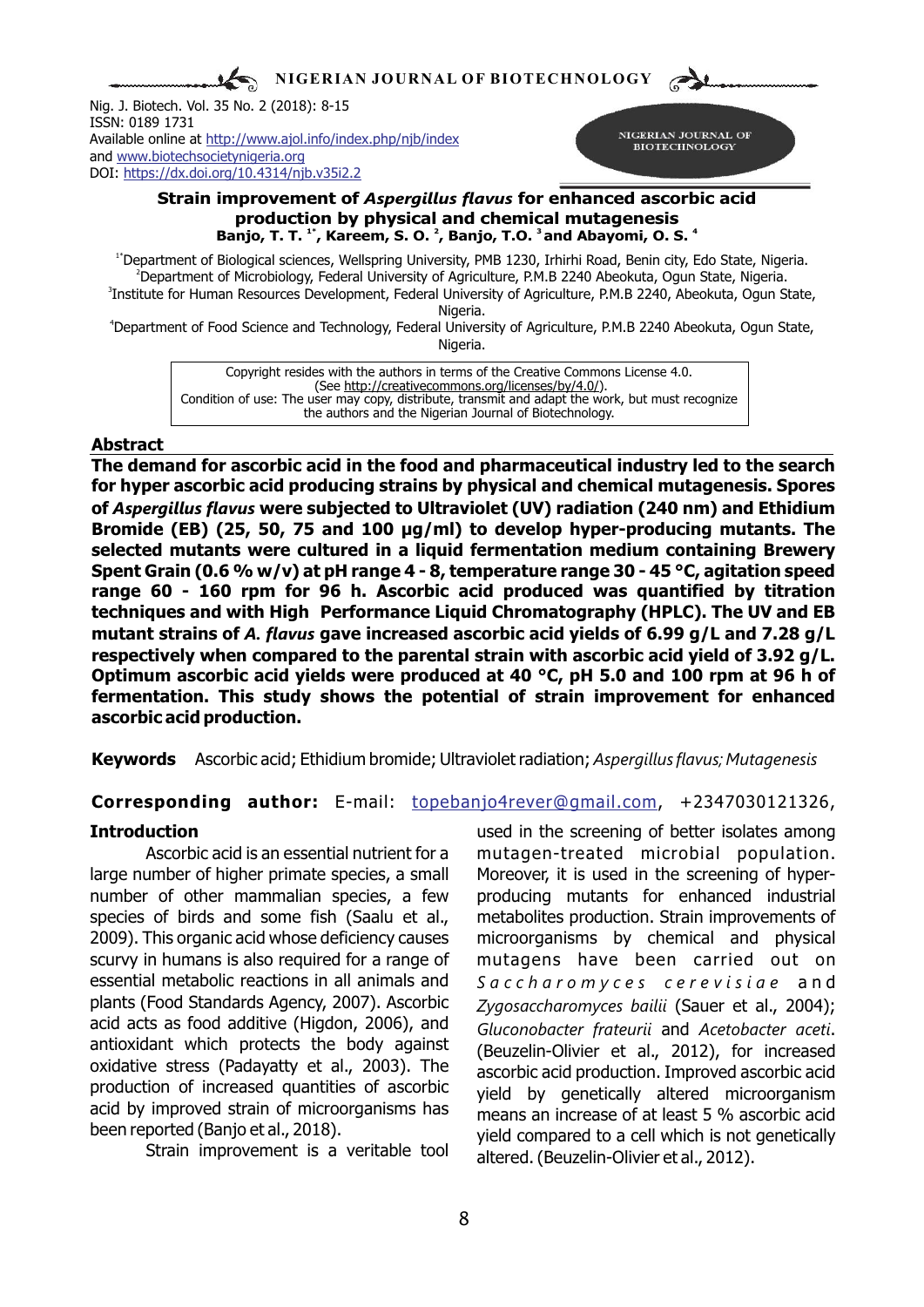employed in the screening of microorganisms of *Aspergillus flavus with Ethidium Bromide*  industrial importance (Suribabu et al., 2014). <br>Metabolites of industrial importance are prepared in which 1.0 mg Fthidium bromide (FB) Metabolites of industrial importance are prepared in which 1.0 mg Ethidium bromide (EB)<br>produced in low concentrations by the parent cell was added per mL to dejonized distilled water. produced in low concentrations by the parent cell was added per mL to deionized distilled water.<br>of microorganisms but this may be increased by Dilutions of 25 Jug/ml, 50 Jug/ml, 75 Jug/ml and of microorganisms but this may be increased by Dilutions of 25  $\mu$ g/ml, 50  $\mu$ g/ml, 75  $\mu$ g/ml and alteration of the genome of the microorganism  $100 \mu$ alteration of the genome of the microorganism 100 µg/ml were prepared from the stock<br>(Suribabu et al., 2014). There are several reports solution One ml of Ethidium Bromide was added (Suribabu et al., 2014). There are several reports solution. One ml of Ethidium Bromide was added<br>Son strain improvement of microorganisms for the senarately to 9 ml of Vogel's medium containing on strain improvement of microorganisms for the separately to 9 ml of Vogel's medium containing<br>production of enzymes and other secondary fresh fungal spore. The treated spores were then production of enzymes and other secondary fresh fungal spore. The treated spores were then<br>metabolites; however there is insufficient harvested by washing with sterile saline solution metabolites; nowever there is insufficient harvested by washing with sterile saline solution<br>information on the strain improvement of after specified time intended 20, 60, 20, 30, 30, 30, 30, 30, 30, 30, information on the strain improvement or after specified time intervals (30, 60, 90 and 120<br>Aspergillus flavus for increased ascorbic acid minutes) after which the hangeted spece was Aspergitius flavus for increased ascorbic acid<br>production. Hence the objective of this study is spread on agar plates for colony formation.<br>the strain improvement of Aspergillus flavus by mutagenesis using Ultraviolet ray and Ethidium<br> *Production and quantification of ascorbic acid*<br>
which is of great importance in the under optimum conditions by parent and mutant which is of great importance in the *strains of Aspergillus flavus* pharmaceutical industry.

from the Culture Collection Center of the Federal optimized condition was determined by the University of Agriculture. Abeokuta, Nigeria, The response surface plot (Banjo et al., 2018) University of Agriculture, Abeokuta, Nigeria. The response surface plot (Banjo et al., 2018)<br>strains were sub cultured on Sabouraud Dextrose Ascorbic acid production was monitored at 24 h strains were sub cultured on Sabouraud Dextrose Agar to revive the cultures. interval for 7 days. Quantitative assay of ascorbic

# Quantitative assay of Ascorbic acid was carried *Aspergillus flavus*

Breweries, Ota, Ogun State. Cassava starch flour or Vitamin Chemists (2010). Equal weights (200-<br>Breweries, Ota, Ogun State. Cassava starch flour or Vitamin Chemists (2010). Equal weights (200-<br> $\frac{1}{2}$ was obtained from Local markets in Abeokuta, metaphosphoric acid to yield a homogenous<br>Ogun State.

prepared in serial diadcomments from the days<br>old culture slant. One ml of  $10^6$  dilutions was<br>poured in petri dish and placed under UV lamp<br>(240 nm) for a specified time intervals (10, 20,<br>30, 40 and 50 minutes). The ir culture. The ascorbic acid produced by the *Optimization of ascorbic acid production by* mutagenized colonies was quantified and the

Mutagens are strain improvement tools *Production of mutant strains by treatment of* 

Parent and mutant strains of *Aspergillus*  **Materials and Methods** *flavus* were cultured on the brewery waste medium (brewery waste, D-glucose, L-galactose, *Source of fungi for ascorbic acid production* yeast extract, peptone and monosodium Strain of *Aspergillus flavus* was obtained glutamate) and the effect of the various acid was done by using the titrimetric method of *Sources of substrates used for the cultivation of* the Association of Vitamin Chemist (2010). out by titration using the method of Association<br>Brewery waste was obtained from Sona but by titration using the method of Association<br>of Vitamin Chemists (2010). Equal weights (200slurry.10 g of this slurry was weighed into a Production of mutant strains by exposure of<br>Aspergillus flavus to ultraviolet ray<br>Ultraviolet ray<br>Ultraviolet ray mutagenesis of the fungal<br>isolates was carried out by a modified method of<br>Irfan et al. (2011). Spore suspen

*parent and mutant strains of Aspergillus flavus* best producing strain selected for further study. Spores of *Aspergillus flavus* and their mutant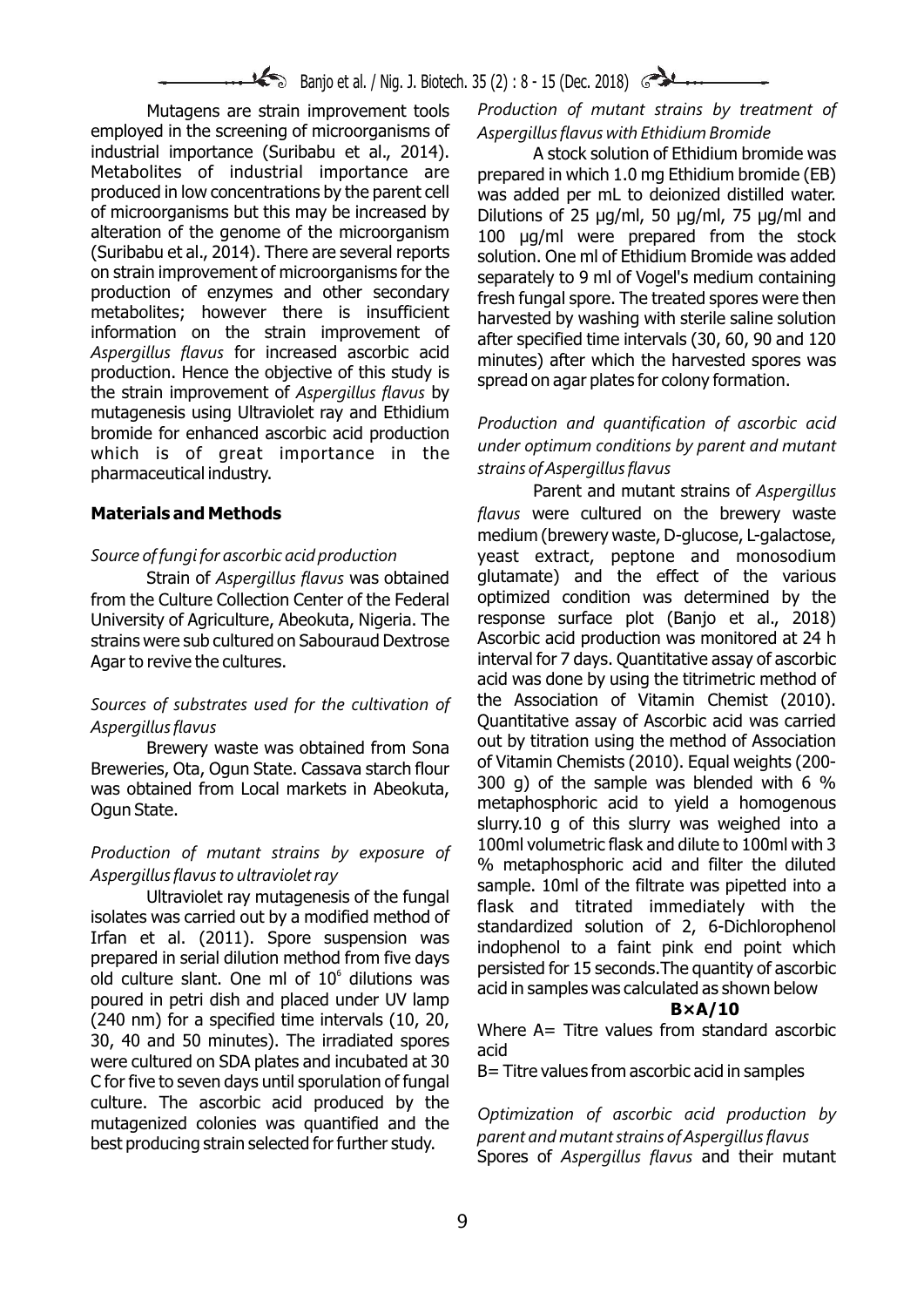strains (2  $\times$  10<sup>9</sup> spore/ml) were inoculated on compared. brewery waste medium (0.6 % brewery spent grain, 2 % D-glucose, 0.3 % L-galactose, 0.3 % **Results and Discussions** yeast extract, 0.5 % peptone and 0.2 % *Physical mutagenesis of Aspergillus flavus by*  monosodium glutamate) in a 250 ml Erlenmeyer exposure to ultraviolet ray<br>
flask under optimum conditions for 96 hours. The Studies on the effect of ultraviolet ray on flask under optimum conditions for 96 hours. The ascorbic acid produced was quantified according ascorbic acid produced was quantified according ascorbic acid production by the *Aspergillus flavus* (2010). produced by *A. flavus* at 10 minutes of exposure

The effect of pH on ascorbic acid production was studied at pH range  $4.0 - 8.0$  (pH increased ascorbic acid yield of 6.99 g/L<br>4.0.5.0.6.0.7.0 and 8.0) and incubated at 40°C compared to a yield of 3.92 g/L from the parental 4.0, 5.0, 6.0, 7.0 and 8.0) and incubated at 40°C. Compared to a yield of 3.92 g/L from the parental 4.0, 5.0, 6.0, 7.0 and 8.0) and incubated at 40°C. Compared to a yield of 3.92 g/L from the parental The associate of The ascorbic acid produced was quantified after strain of *A. flavus*. This showed an increase of The ascorbic acid production by the mutant 96 h of fermentation according the methods of 98% ascorbic acid production by the mutant 96 h of fermentation according the methods of 98% strain of A. flavus, over that of the parent cell.

The effect of temperature on the quantity broduction decreased to 3.50 g/L at exposure<br>of ascorbic acid produced was studied at time of 20 minutes and ascorbic acid was not of ascorbic acid produced was studied at time of 20 minutes and ascorbic acid was not<br>different temperatures (30, 35, 40 and 45°C). produced above this time (Table 1). This agrees different temperatures (30, 35, 40 and 45°C). produced above this time (Table 1). This agrees<br>The ascorbic acid produced was quantified after with the findings of Khanam et al. (2013), who The ascorbic acid produced was quantified after with the findings of Khanam et al. (2013), who<br>96h of fermentation according the methods of reported that fungal growth rate decreased with 96h of fermentation according the methods of reported that fungal growth rate decreased with<br>Association of vitamin chemist (2010).

## *Effect of agitation speeds on ascorbic acid* metabolite producing ability by the fungus. *production*

Effect of agitation speed on the quantity of ascorbic acid formed was studied at different agitation speeds (60, 80,100, 120, 140, and 160 revolution per minute).This was carried out at pH 5 and 40°C. The ascorbic acid produced was quantified after 96h of fermentation according the methods of Association of vitamin chemist (2010).

## *Measurement of ascorbic acid by high performance liquid chromatography (HPLC)*

The Ascorbic acid concentration in the extracted samples was estimated by High Performance Liquid Chromatography (HPLC) method of El. Gindy et al. (2005). The mobile phase was made up of Acetonitrile: Water (70:30) with a flow rate of 1ml/min. The concentration of ascorbic acid was calculated based on the area of peak obtained during HPLC analysis and percentage of ascorbic acid formed under different optimized conditions was

showed that the maximum yield of 6.99 g/L was (Table 1). This mutant strain was selected for *Effect of pH on ascorbic acid production by parent* further studies and designated as A10. and mutant strains of Aspergillus flavus<br>The effect of pH on ascorbic acid exposure time of 10 seconds resulted in an strain of *A. flavus*, over that of the parent cell. Association of vitamin chemist (2010). Increased secondary metabolite production is brought about by excitation of the electrons and *Effect of temperature on ascorbic acid production* subsequent formation of extra bonds in DNA *by parent and mutant strains of A. flavus* molecules by UV light. However, ascorbic acid increase in the time of exposure to UV rays thus leading to reduced and complete loss of

> Table 1: Effect of exposure time of Ultraviolet radiation  $\mathbf{D}$  and  $\mathbf{D}$  and  $\mathbf{D}$  and  $\mathbf{D}$  and  $\mathbf{D}$ and the

|  |  |  | on ascorbic acid production by Aspergillus flavus |
|--|--|--|---------------------------------------------------|
|--|--|--|---------------------------------------------------|

| <b>Exposure Time</b><br>(Minutes) | Ascorbic acid<br>concentration<br>(g/L) |
|-----------------------------------|-----------------------------------------|
| 10                                | 6.99                                    |
| 20                                | 3.50                                    |
| 30                                | 0                                       |
| 40                                | 0                                       |
| 50                                | 0                                       |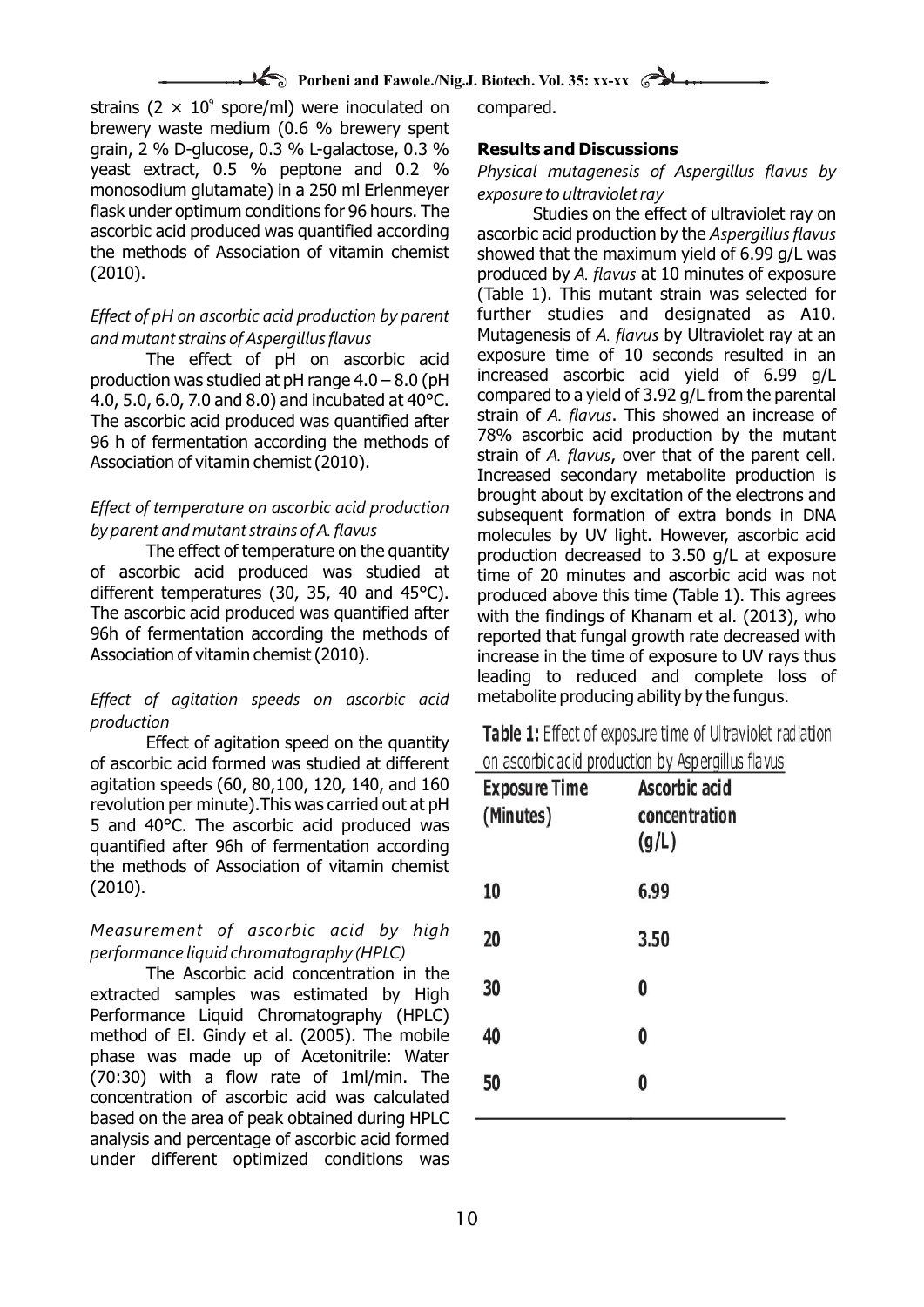**Banjo et al.** / Nig. J. Biotech. 35 (2) : 8 - 15 (Dec. 2018)

acid production over the parent strain. This result *treatment*

(2014), who reported that Ethidium bromide ascorbic acid production by *Aspergillus flavus* showed that ascorbic acid yield varied with increased enzyme production. Similarly, Roland<br>different concentrations of Ethidium bromide et al. (1990) reported the mutagenesis of different concentrations of Ethidium bromide et al. (1990) reported the mutagenesis of<br>(Fig. 1) The highest ascorbic acid vield was Candida Norvegensis for increased ascorbic acid *Candida Norvegensis* for increased ascorbic acid (Fig. 1). The highest ascorbic acid yield was produced by *Aspergillus flavus* at 50 µg/ml of production. Ethidium bromide acts as a mutagen<br>Ethidium bromide for 120 minutes. The mutant because it intercalates double stranded DNA and Ethidium bromide for 120 minutes. The mutant because it intercalates double stranded DNA and Ethidium bromide for 120 ppd colocted for deforms the DNA. This could result in frame shift deforms the DNA. This could result in frame shift<br>further studies. Mutagenesia of A flaws with mutations of the genes responsible for ascorbic further studies. Mutagenesis of A. flavus with mutations of the genes responsible for ascorbic<br>Ethidium bromide gave the highest ascorbic acid acid production leading to increased ascorbic<br>yield of 7.28 g/L at 50  $\mu$ g/ml

*Chemical mutagenesis by Ethidium Bromide* 1). This showed an increase of 80 % ascorbic The effect of Ethidium bromide on agrees with the work of Khanam and Prasuna<br>Casid production by Asparaillys flavys (2014), who reported that Ethidium bromide



**Fig. 1:** Effect of exposure time of Ethidium bromide on ascorbic acid production by Aspergillus flavus

ascorbic acid yields of 5.95 g/L, 7.21 g/L and 8.05 g/L and 4.5 g/L by *Aspergillus flavus*, A10 and

*Effect of pH on ascorbic acid production* AB120 respectively as the pH of the medium was Investigations on the effect of pH on increased to pH 8, indicating a decrease in<br>c acid production showed that ontimum ascorbic acid production bevond the optimum pH ascorbic acid production showed that optimum ascorbic acid production beyond the optimum pH<br>ascorbic acid vields of 5.95  $\alpha$ /L, 7.21  $\alpha$ /L and 8.05 of 5. This correlates with a similar work carried g/L were produced by *Aspergillus flavus*, UV out by Chaurasia et al. (2014), who reported the mutant strain (410) and FB mutant strain suitability of pH 5 for organic acid production, by mutant strain (A10) and EB mutant strain suitability of pH 5 for organic acid production, by<br>(AB120) respectively at pH 5 0 (Fig. 2) However a fungus (*Sclerotium rolfsii*). Hence, the pH of the (AB120) respectively at pH 5.0 (Fig. 2). However, a fungus (*Sclerotium rolfsii*). Hence, the pH of the ascorbic acid vield reduced drastically to 3 g/L. 4 culture medium directly influences the growth of ascorbic acid yield reduced drastically to 3 g/L, 4 culture medium directly influences the growth of  $a/l$  and  $A$  5  $a/l$  by Asperaillus flavus. A10 and microorganisms and the biochemical processes they perform (Leandro et al., 2015).



**Fig. 2:** Effect of pH on ascorbic acid production by Aspergillus flavus (A), EB mutant strain (AB120) and UV mutant strain (A10).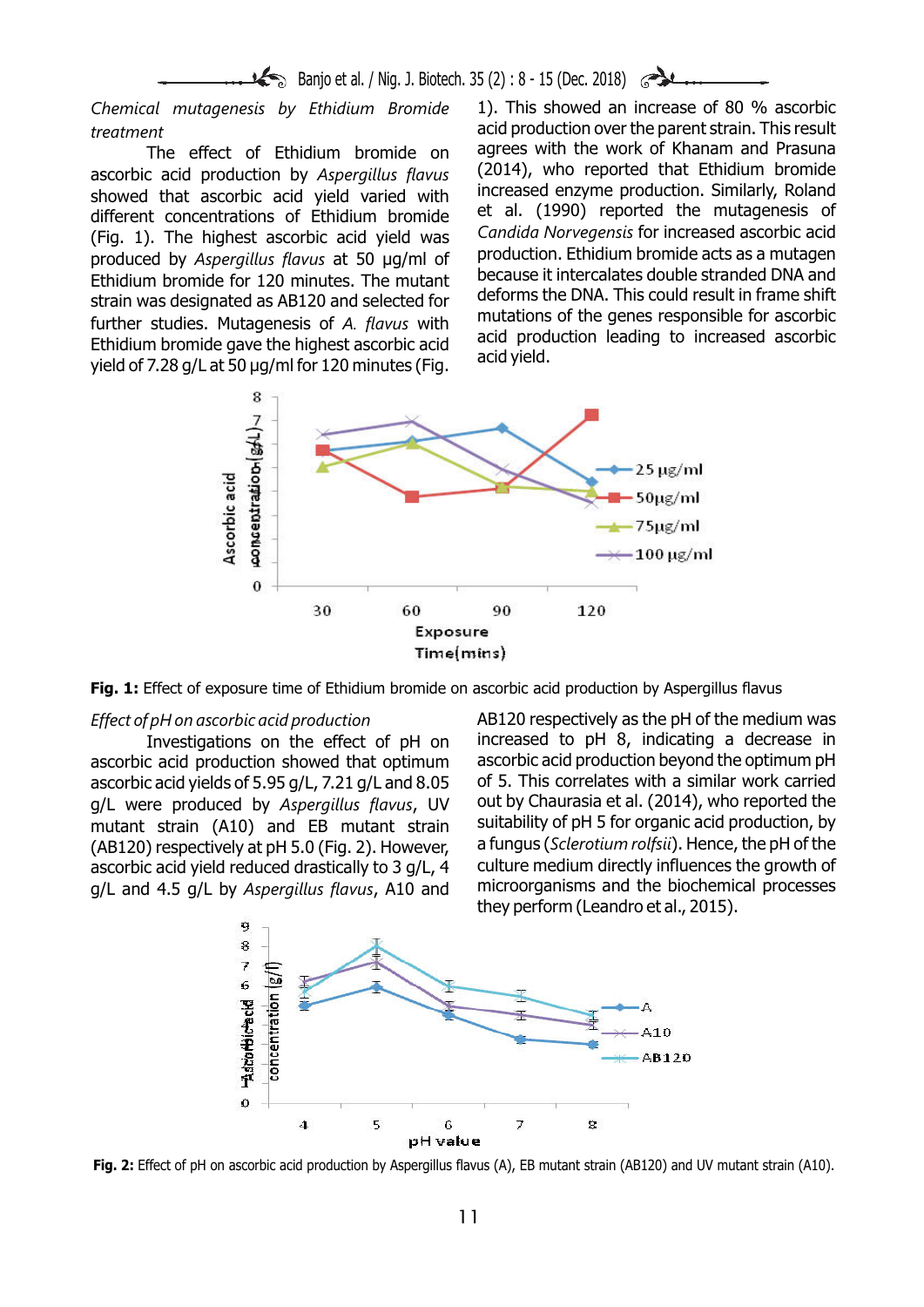**Banjo et al.** / Nig. J. Biotech. 35 (2) : 8 - 15 (Dec. 2018)

acid production showed that optimum ascorbic  $(2013)$  reported reduced citric acid production at acid vields of 6.05 g/L, 8.18 g/L and 8.35 g/L temperatures above the optimum temperature. acid yields of 6.05 g/L, 8.18 g/L and 8.35 g/L temperatures above the optimum temperature.<br>Were produced at 40°C by Asperaillus flavus, A10 This might, be, due, to accumulation, of bywere produced at 40°C by *Aspergillus flavus*, A10 This might be due to accumulation of by-<br>and AB120 respectively There was a decrease in products and eventually, loss of activity as the and AB120 respectively. There was a decrease in products and eventuall<br>ascorbic acid production at bigher temperature temperature increases. ascorbic acid production at higher temperature

*Effect of temperature on ascorbic acid production* as shown in Fig. 3. In a related study with The effect of temperature on ascorbic another organic acid, Kareem and Rahman<br>Soluction showed that ontimum ascorbic (2013) reported reduced citric acid production at



**Fig. 3:** Effect of temperature on ascorbic acid production by Aspergillus flavus (A), EB mutant strain (AB120) and UV mutant strain (A10).

appropriate air supply and proper mixing of harmful effect of the shear forces on the fungal<br>media.components, hence the effect of agitation s mycelium as a result of agitation speed media components, hence the effect of agitation and mycelium as a result of agitation speed<br>speed on ascorbic acid production was studied (Techapun et al., 2003). At lower agitation speed on ascorbic acid production was studied. (Techapun et al., 2003). At lower agitation<br>The study as shown in figure 4 revealed that speeds, less amount of ascorbic acid produced The study as shown in figure 4 revealed that speeds, less amount of ascorbic acid produced<br>ontimum ascorbic acid vields of 6.25.0/L, 8.5.0/L, might be due to improper mixing of the medium optimum ascorbic acid yields of 6.25 g/L, 8.5 g/L might be due to improper mixing of the medium<br>and 8.7 g/L were produced at an agitation speed (Jimenez et al., 2005). Different agitation speeds and 8.7 g/L were produced at an agitation speed (Jimenez et al., 2005). Different agitation speeds<br>of 100 revolution, per minute by Aspergillus seemed to provide different distribution and of 100 revolution per minute by Aspergillus seemed to provide different distribution and<br>flavus A10 and AB120 respectively Further transportation of air and nutrients to the cells flavus, A10 and AB120 respectively. Further transportation of a<br>increase in agitation speed resulted in reduction (Pena et al., 2008). increase in agitation speed resulted in reduction

*Effect of agitation speeds on ascorbic acid* in ascorbic acid yield by the parent and mutant *production* strains. Decrease in the ascorbic acid production A proper agitation speed is important for at higher agitation speeds might be due to the riate air supply and proper mixing of harmful effect of the shear forces on the fungal



*Measurement of ascorbic acid by high* fermentation medium of the mutant strain, *performance liquid chromatography (HPLC)* AB120 produced only one peak while A10 and *A.*  **Fig. 4:** Effect of agitation speed on ascorbic acid production by Aspergillus flavus (A), EB mutant strain (AB120) and UV mutant strain (A10).

flavus, A10 and AB120 to be 6.248 g/L, 8.462 g/L extracts which<br>and 8.658 g/L respectively. The oxtracts from the L-ascorbic acid. and 8.658 g/L respectively. The extracts from the

High performance liquid chromatography *flavus* showed two peaks (Peaks 1 and 2). Peak 1 was carried out to quantify the ascorbic acid was identified as ascorbic acid. This co-elution produced by *Aspergillus flavus* and its mutant observed by the different peaks showed that strains. It showed the ascorbic acid yields by *A*. there are other compounds present in the flavus A10 and AB120 to be 6.248 a/l. 8.462 a/l. extracts which may likely be other analogues of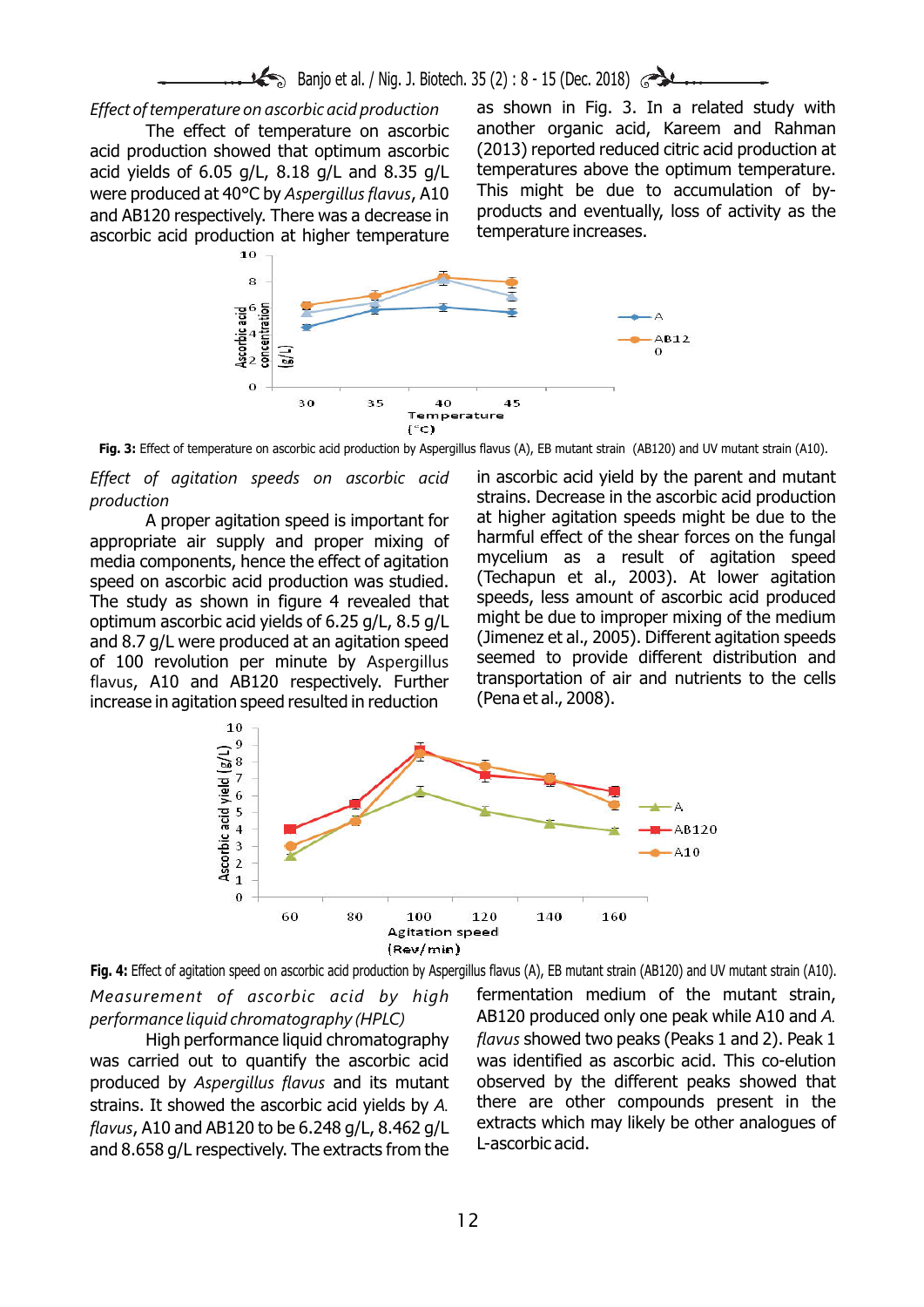





**Fig. 6:** High Performance Liquid Chromatography of *Aspergillus* strain AB120



**Fig. 7:** High Performance Liquid Chromatography of *Aspergillus* strain A10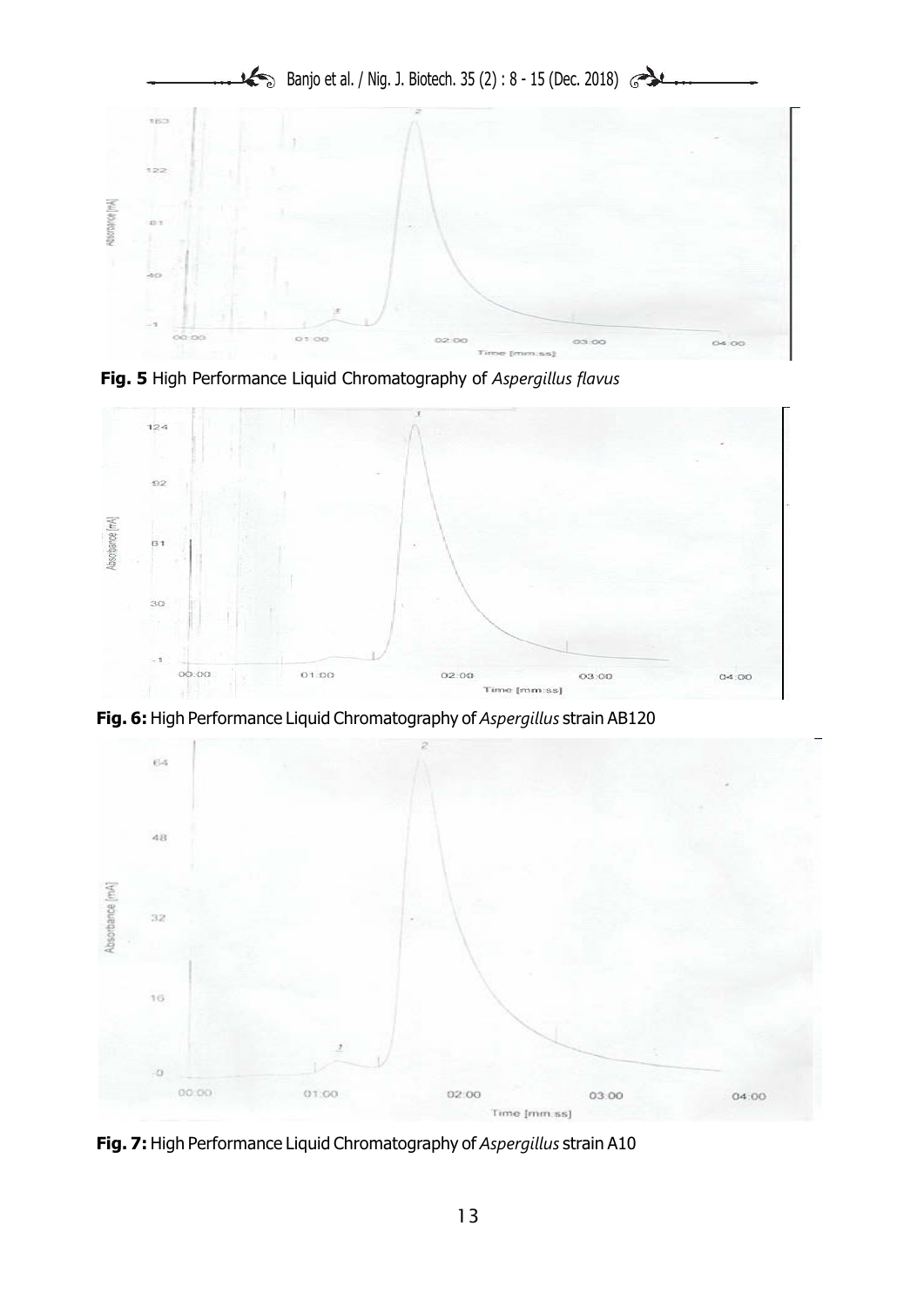**Banjo et al.** / Nig. J. Biotech. 35 (2) : 8 - 15 (Dec. 2018)

*Aspergillus flavus* resulted in an increased mutagenesis of *Aspergillus niger* for enzyme ascorbic acid yields of 6.99 g/L and 7.28 g/L by production in submerged fermentation. Pak. J. the UV and EB treated mutant strains of *A. flavus* Biochem. Mol. Biol. 44(4): 137-140. respectively at 40 °C, pH 5.0 and 100 rpm for 96 hours. The UV and EB treated mutant strains of Jimenez, R. P., Pena, C., Ramirez, O. T. and A flavus resulted in a significant increase of 78% Galindo, E. (2005). Specific growth rate A. *flavus* resulted in a significant increase of 78% Galindo, E. (2005). Specific growth rate<br>and 80% ascorbic acid production over the determines the molecular mass of the alginate and 80% ascorbic acid production over the determines the molecular mass of the alginate<br>parental strains. This shows the potential of produced by Azotobacter vinelandii, Biochem. parental strains. This shows the potential of produced by *Azoto* strain improvement for increased ascorbic acid Eng. J. 25: 187-193. strain improvement for increased ascorbic acid production which is of importance to the food and pharmaceutical industries. Kareem, S. O. and Rahman, R. A. (2013).

Association of Vitamin Chemists (2010). Methods Biology Journal of North America. 4: 384–387. of vitamin assay, 5th Ed. New York. Interscience, p. 344. Khanam, R., Prasuna, G. R. and Akbar, S. (2013).

Banjo, T. T., Kareem, S. O., Popoola, T. O. and residue: contribution to higher laccase Akinloye, O. A. (2018)**.** Microbial production of production. Microbiology Journal. 3: 12-20. ascorbic acid from Brewery Spent Grain (BSG) by *Aspergillus flavus* and *Aspergillus tamarii*. Food Khanam, R. and Prasuna, G.R. (2014). Strain and Applied Bioscience Journal. 6 (2): 93-105. improvement of white rot fungi *Pycnoporus* 

Beuzelin-Olivier, M., Chevreux, B., Dalluege, M., chemical mutagens for enhancing laccases Gelder, M., Goese, M. G., Hauk, C., Koekman, B. production. J. Sci. Ind. Res. 73:331-337. P., Lee, C., Mayer, A. F., Meury, A., Mouncey, N. J., Schipper, D., Shinjoh, M., Toepfer, C. and Leandro, M., Marra, S. M., Claudio, R. F. S., Vollebregt, A. W. H. (2012). Fermentative Soares, J. M., Fabio. L. and Fatima, M. S. (2015). Vollebregt, A. W. H. (2012). Fermentative Soares, J. M., Fabio, L. and Fatima, M. S. (2015). Vitamin C production. US patent number US Initial pH of medium affects organic acids

Chaurasia, S., Chaurasia, A. K., Chaurasia, S., and Chaurasia, S. (2014). Effect of different factors Padayatty, S. J., Katz, A., Wang, Y., Eck, P., Kwon, on organic acid production by *Sclerotium rolfsii*. O., Lee, J. H., Chen, S., Corpe, C., Dutta, A., Int. J. Pure App. Biosci. 2:146-153. Dutta, S. K. and Levine M. (2003). Vitamin C as

El.Gindy, A., Emara, S., Mesbah, M. K. and Hadad prevention. J. Am. Coll. Nutr. 22(1): 18-35. G. M. (2005). Spectrophotometric and liquid chromatographic determination of fenofibrate Pena, C., Millan, M. and Galindo, E., (2008). and vinpocetine and their hydrolysis products. Production of alginate by *Azotobacter vinelandii*

Food Standards Agency. (2007). Vitamin C. Biochem. 43:775-778. http://www.eatwell.gov.uk/healthydiet/ nutritionessentials/vitaminsandminerals/vitamin Roland, J. F., Cayle, T., Dinwoodie, R. C. and<br>C. (Accessed 28 March 2015). M. Mehnert, D. W. (1990). Bioconversion production

Higdon, J. (2006). Vitamin C. US4916068A. http://lpi.oregonstate.edu/infocenter/vitamins/ vitaminC/. (Accessed 31 January 2010).

In conclusion, Strain improvement of Irfan, M., Javed, J. and Syed, Q. (2011). UV

Utilization of banana peels for citric acid **References References production by** *Aspergillus niger***. Agriculture and** 

Evaluation of total phenolic content in Ghee

*cinnabarinus* with the influence of physical and

production but do not affect phosphate solubilization. Braz. J. Microbiol. 46:2.

an antioxidant: evaluation of its role in disease

Farmaco. 60(5): 425-438. Farmaco. 60(5): 425-438. power input observed in shake flasks. Process

> Mehnert, D. W. (1990). Bioconversion production of ascorbic acid with L-galactono-1,4-oxidase.